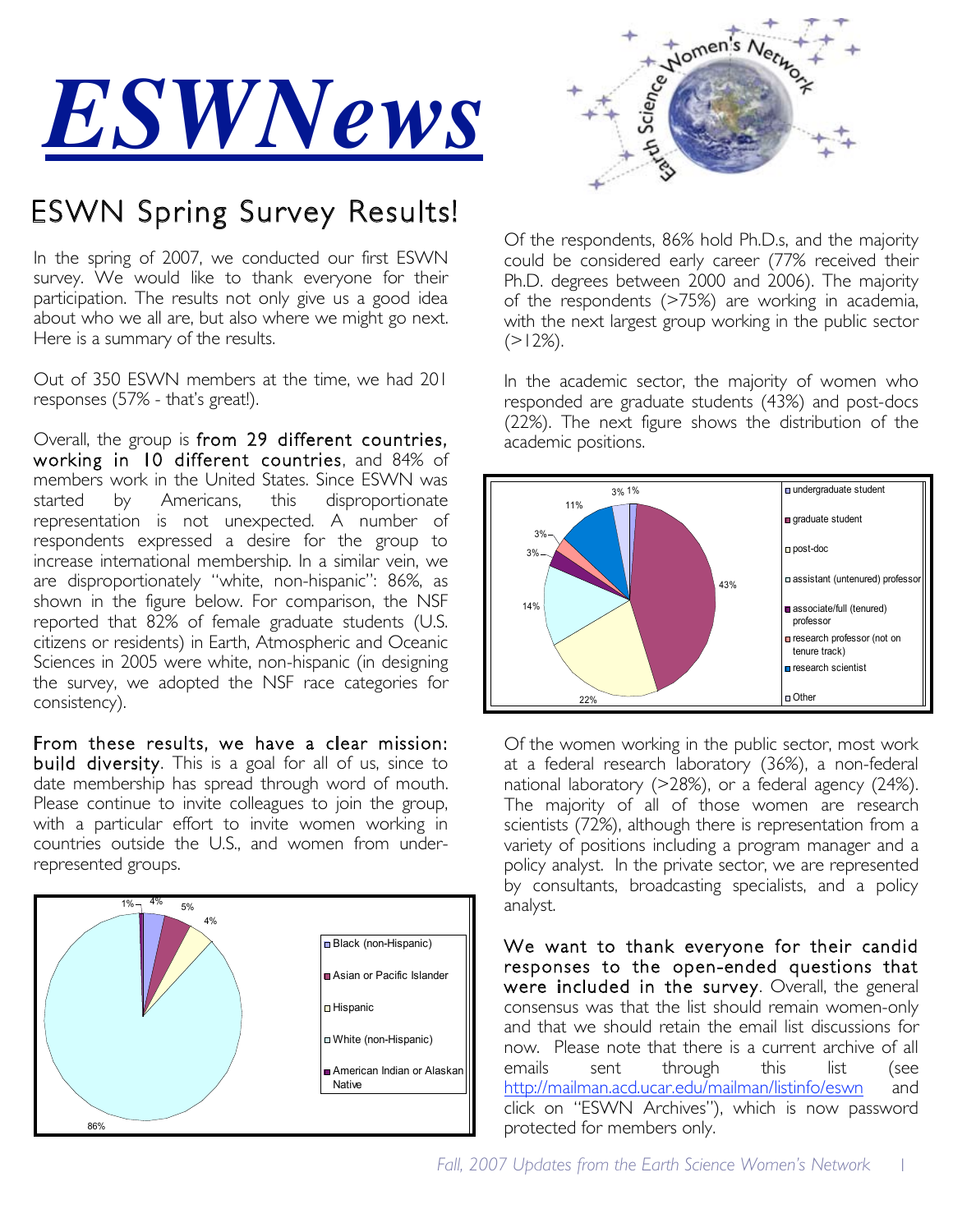One issue that several members raised was that there are a few aspects of the list serve that would benefit all early career earth scientists and should not be restricted to women: (1) the job postings, and (2) career and professional development resources. Regarding the first point, we have created a new list for job postings only. This job posting listserv (ES\_JOBS\_NET) is sponsored by ESWN, but is open to anyone interested in receiving these announcements. Information about subscribing to the list can be found at http://mailman.acd.ucar.edu/mailman/listinfo/es\_jobs\_net. Regarding point (2) above, we propose that ESWN sponsor a career and professional development web site. We imagine that this site will contain sample proposals, resumes/CVs, and other tools that may be useful for early career scientists. While this site would require users to register, it would be open to all who are interested. We will be looking for funding and input on this soon – stay tuned!

Based on member responses to the survey, there are several other potential ideas we hope to develop in the future. For example, creating an ESWN-only web site with a searchable contact list of members, bios, personal interests, research interests, and willingness to be contacted as a mentor. This will enable more personal connections to be made, both for professional development and for personal conversations. Another potential endeavor will be to create an ESWN password-protected blog, where members who are interested can discuss specific topics of interest. Based on the survey, there was some interest in seeing follow up to some of the topics that are debated in depth on the listserv, perhaps by publishing more formal articles. Rather than having "ESWN" sponsor such articles, we propose to have interested authors take the lead, alert members to their activities, and acknowledge discussions on ESWN.

Overall, the comments were very positive about the current ESWN. Several comments suggested that the group was dominated by Americans (which it is), and also heavy on the atmospheric chemists. Since this group was started by 7 American atmospheric chemists and the group participation is spread through word of mouth, this result is not surprising. We make a special request to ESWN colleagues working outside the U.S., in nonatmospheric science fields, or with other contacts to help us build disciplinary, racial, and national diversity: Please invite more members! A few members questioned how ESWN distinguishes itself from other women-in-science groups, but others responded that they find ESWN unique. Out

of 104 responses on the question focused on the "utility of a women-only group and if men should be invited to join the group", about 40 respondents alluded to the open, frank discussions, using phrases such as "safe", "open", "secure", "comfortable" or commented that women would be "more hesitant", "intimidated" and that ESWN might "lose its openness" if men were included. Many members pointed out that there are several issues that do specifically affect women and that ESWN provides a venue for discussing these issues without concern of "being judged" by male colleagues. Nevertheless, many of us feel conflicted about recreating the "old boys network".

The question on barriers, whether real or perceived, faced by women in earth sciences received 74 responses, which tended to center on four themes: work-family balance (e.g., raising children (and when), child care, balancing two careers), lack of confidence and female role models, exclusion from networking and collaborations, and unfortunately a few members reported experiencing sexism or harassment firsthand. One person expressed a barrier that might be easily overcome with workshops for women to develop skills for handling field and experimental equipment, which men often learn when growing up.

### ESWN Earth Sciences Women's Network

Leadership Board Members: Arlene Fiore, NOAA GFDL Meredith Hastings, U. Wash./Brown Univ. Tracey Holloway, University of Wisconsin Galen McKinley, University of Wisconsin Amanda Staudt, National Wildlife Federation Allison Steiner, University of Michigan Christine Wiedinmyer, NCAR

#### Web address:

http://www.sage.wisc.edu/eswn/

#### Mission:

To promote career development, build community, provide informal mentoring and support, and facilitate professional collaborations.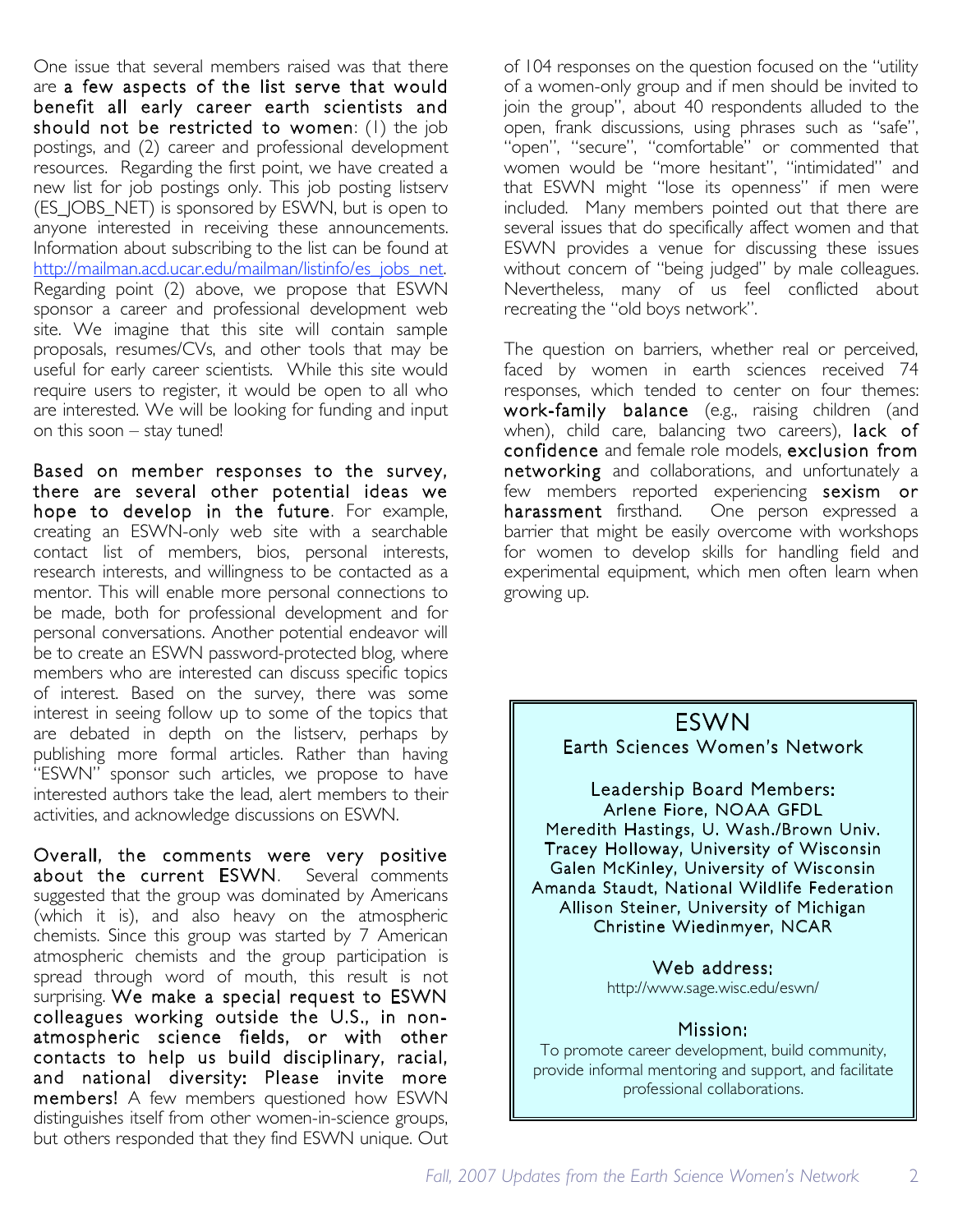## ESWN Gets It Together!

Informal professional and social networking is what ESWN is all about – and what better place than at an international scientific conference! ESWN get-togethers provide a casual way to make new friends, broaden your scientific horizons, develop new scientific collaborations, and even network for new jobs.

Our largest get-together of the year is always at the Fall American Geophysical Union in San Francisco. The 2006 event was organized by Christine Wiedinmyer of NCAR and Meredith Hastings of UW and had about 120 attendees! NCAR generously sponsored this event by providing funding for the meeting space and an array of appetizers for all. Word of mouth got around at AGU and we found 33 new members who were interested in ESWN! As always, please feel free to invite any new Earth scientists into the group that you happen to meet!

Several other events were planned informally at other meetings, including a small dinner at the Spring 2007 EGU meeting in Vienna organized by Gayle Hagler (formerly at Georgia Tech and now at EPA in NC), with another three ESWN members in attendance. Manda Adams of the University of Calgary had a great turnout at the 2007 CMOS-CGU-AMS meeting in St. John's, Newfoundland. About 12- 15 members attended, and one member brought her baby – perhaps a future ESWN member? Remember, ESWN get-togethers are always family-friendly!

If you are planning on attending a regional or national conference in the next year, we encourage you to organize an event! They are often informal, easy to set up, and a great way to meet new scientists.



*ESWN Leadership Board at the 2006 Fall AGU Meeting (from L to R): Christine Wiedinmyer, Amanda Staudt, Arlene Fiore, Tracey Holloway, Allison Steiner, and Meredith Hastings (not pictured: Galen McKinley)*

A few pictures from the "ESWN Reception" held during the 2006 Fall AGU Meeting in San Francisco, CA:







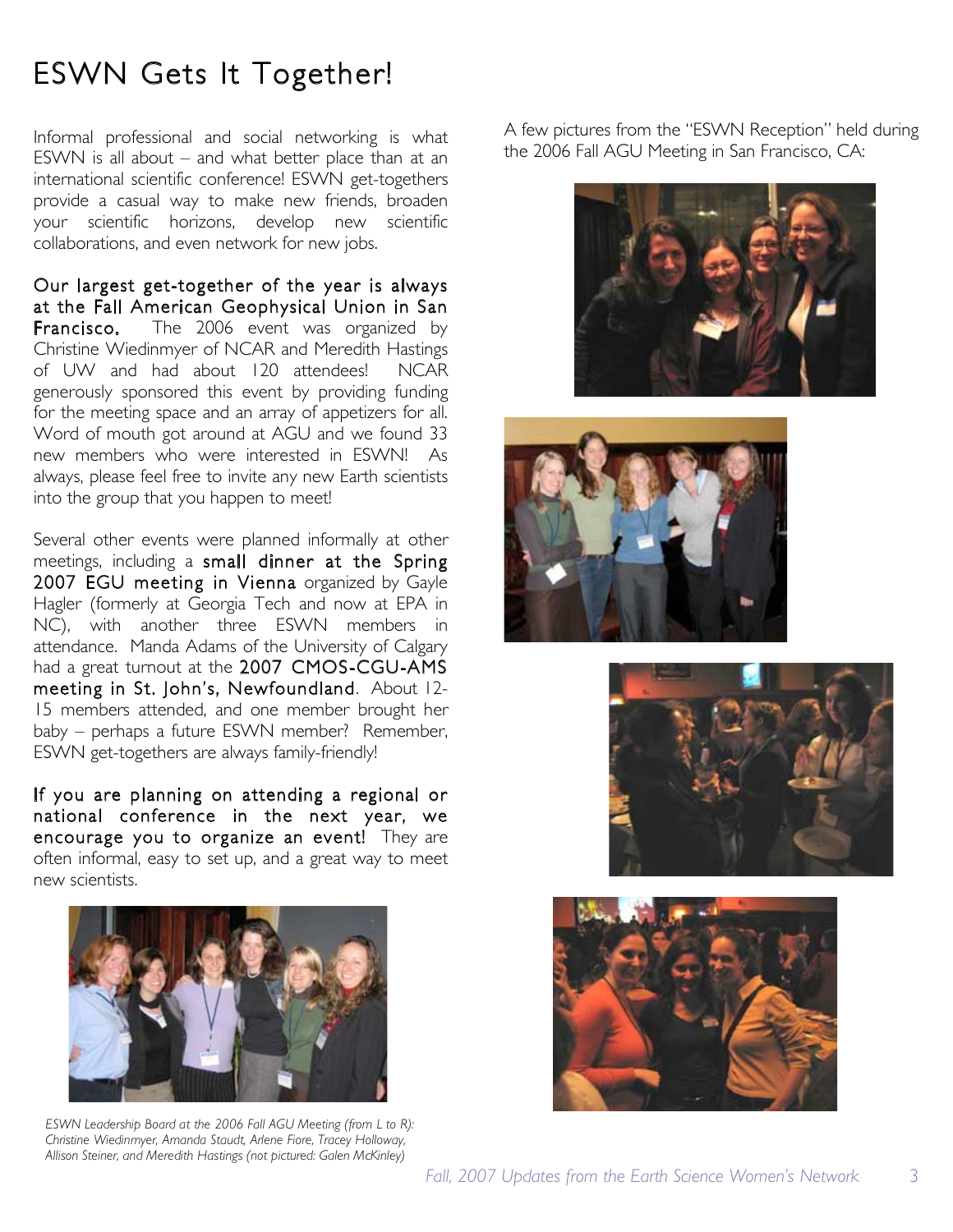# Future of the ESWN

#### Leadership:

In 2006, we formed the ESWN Leadership Board (see our 2006 Newsletter at http://www.sage.wisc.edu/eswn). Recently, we solicited applications for three new board positions: an in-person networking coordinator, an online networking coordinator, and a publication coordinator. We will announce our new board members soon and look forward to continuing to organize and promote activities for ESWN! To email the board send email to eswn\_board@web2.acd.ucar.edu.

### Future activities and funding:

We currently have ~430 members of ESWN. Based on the results of the survey (see article on page 1) and continued discussions among our membership we look forward to establishing new resources for ESWN. For example, an enhanced ESWN website that includes a searchable, password-protected database of our members and their biographies; a career and professional development site that includes examples of successful job applications, grant proposals and other tools that would be useful to early career scientists; bulletin boards and/or blogs to allow for topical discussions such as "balancing career and family", "advice on interviewing", "dealing with the 2-body problem", etc. Other potential goals include facilitating mentor connections among our membership, establishing a mentoring program for high school and college students, providing small grants for our members, hosting workshops to build peer-cohorts and promote research collaborations and continuing ESWN get-togethers.

Many, if not all, of the above will require some funding to establish and run effectively. If you know of potential organizations or private foundations that would be interested in donating to ESWN please direct them to http://www.sage.wisc.edu/eswn/donate.html. The ESWN Leadership Board may also apply for grants through the National Science Foundation's ADVANCE program in the near future.

## Spread the Word

Please continue to personally invite friends and colleagues to join our group! We encourage you to use the email list to establish both personal and professional connections. To join the mailing list, send your friends/colleagues to:

### http://mailman.acd.ucar.edu/mailman/listinfo/eswn

We love the person-to-person feel of the group, so try and avoid anonymous mass mailings. To publicize the group to wide audiences, use our new official web site: http://www.sage.wisc.edu/eswn

And remember…

*To mail the whole group*: email eswn@web2.acd.ucar.edu *To mail the Leadership Board only*: email eswn\_board@web2.acd.ucar.edu

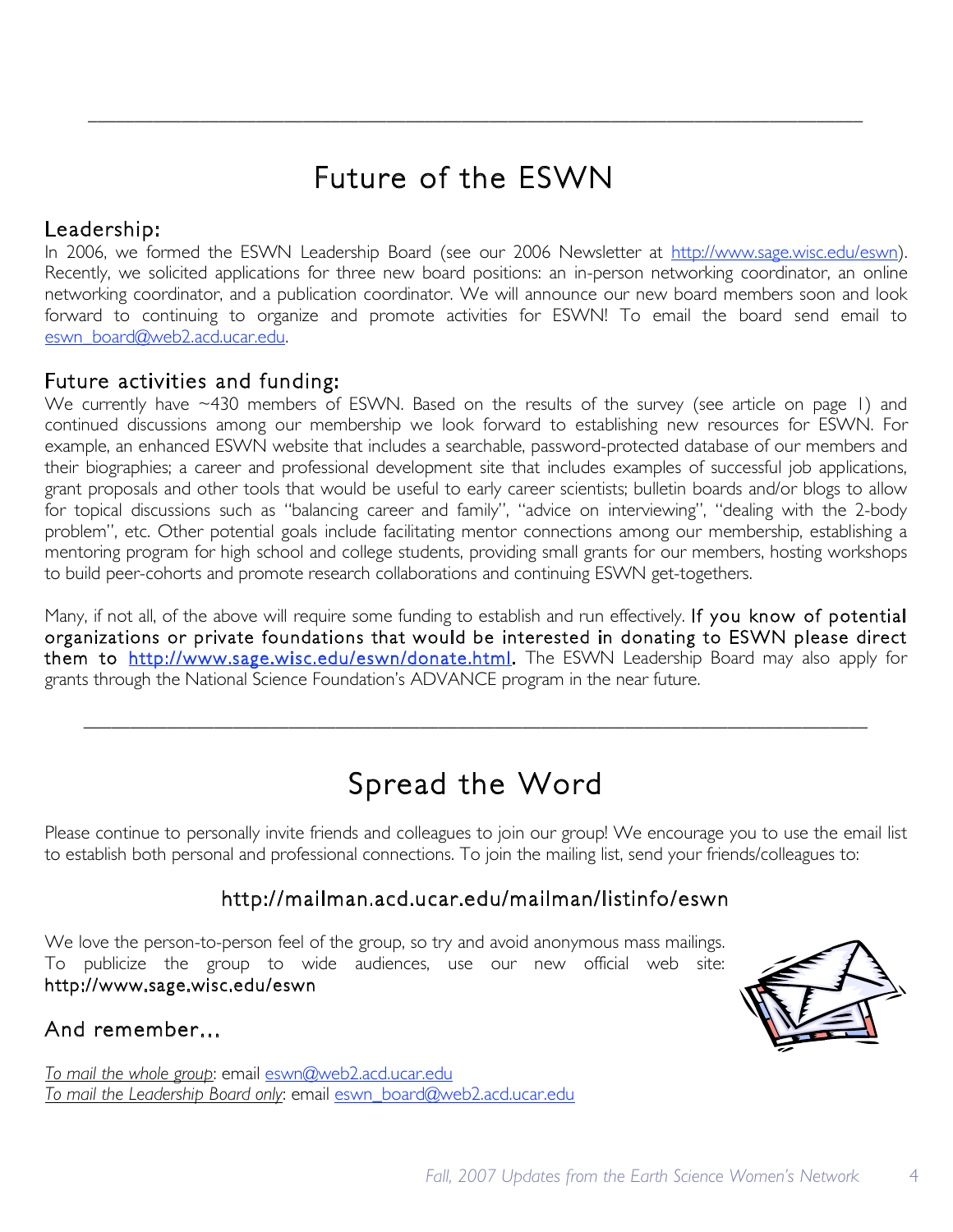### News from the Group

Agatha De Boer has recently begun a permanent position on a RCUK academic fellowship in climate dynamics at the University of East Anglia, Norwich, UK.

Alice Doughty finished her field work in New Zealand in April and is worked in the Geochemistry lab at the Lamont-Doherty Earth Observatory this summer. Alice is trying to organize more "Women in Science" activities and talks at the University of Maine for the fall and is looking for ideas and suggestions about how to branch outside of earth science to other female graduate students.

Susanna Ehlers has just recently received her B.S. from the University of Wisconsin-Madison in Geography, and then started a PhD program at Carnegie Mellon University working with Dr. Peter Adams in the Civil and Environmental Engineering department. Susanna was also awarded the National Defense Science and Engineering Fellowship Program in Geosciences.

Emily Fischer has received a DOE Graduate Research Education Fellowship to measure aerosol optical properties at Mt. Bachelor in Central Oregon.

Leslie Hartten (CIRES and NOAA/ESRL) became Chair of the AMS Board on Women and Minorities at the 2007 Annual Meeting. She's working with the Committee on Probability and Statistics to put together a special session at the 2008 Annual Meeting, "Assessing Diversity among Geoscientists". Leslie spent a week in April on Isla San Cristóbal in the Galápagos, dismantling a wind profiler deployed by NOAA in 1994, and will be hosting her 7th SOARS protégé this summer.



*Leslie Hartten in the Galapagos doing fieldwork*

Colette Heald will be moving to Colorado in January 2008 to start a faculty position in the Department of Atmospheric Sciences at Colorado State University.

Tracey Holloway was married in late August, 2007 to Paul Schilling, a software developer from Madison, WI (where they both live and met in 2005). Tracey recently received NASA funding, collaboration with Louisa Emmons and Peter Hess (NCAR) to investigate the impact of regional atmospheric processes on global air pollution transport. Louisa and Tracey met through ESWN!

Rynda Hudman finished her dissertation in April 2007 at Harvard University where she worked with Daniel Jacob. She is staying at Harvard to work with Jennifer Logan on the effects of climate change on North American forest fires and their subsequent impact on air quality.

Nancy Kiang, at the NASA Goddard Institute for Space Studies at Columbia University, made popular science news and a slew of sci-fi blogs in April, for work predicting "Non-Green Plants on Other Planets." See a write-up by a Reuters reporter at: http://www.reuters.com/article/scienceNews/idUSN11 21102320070411. Also, listen to a 13-minute podcast interview on Earthy & Sky at: http://www.earthsky.org/radioshows/51294.

Nikki Lovenduski defended and filed her dissertation in May 2007, and will be receiving a Ph.D. from UCLA in June. This fall, she will be moving to Fort Collins, Colorado to start a NOAA Climate and Global Change Postdoctoral Fellowship at Colorado State University's Department of Atmospheric Science.

Galen McKinley had a little girl, Ana Elizabeth Botella, on November 14, 2006. She's healthy and happy – what more could a Mom want? Galen also recently received NSF funding to start a new project studying the carbon cycle of Lake Superior, and and has just hired Nazan Atilla as a postdoc on this project.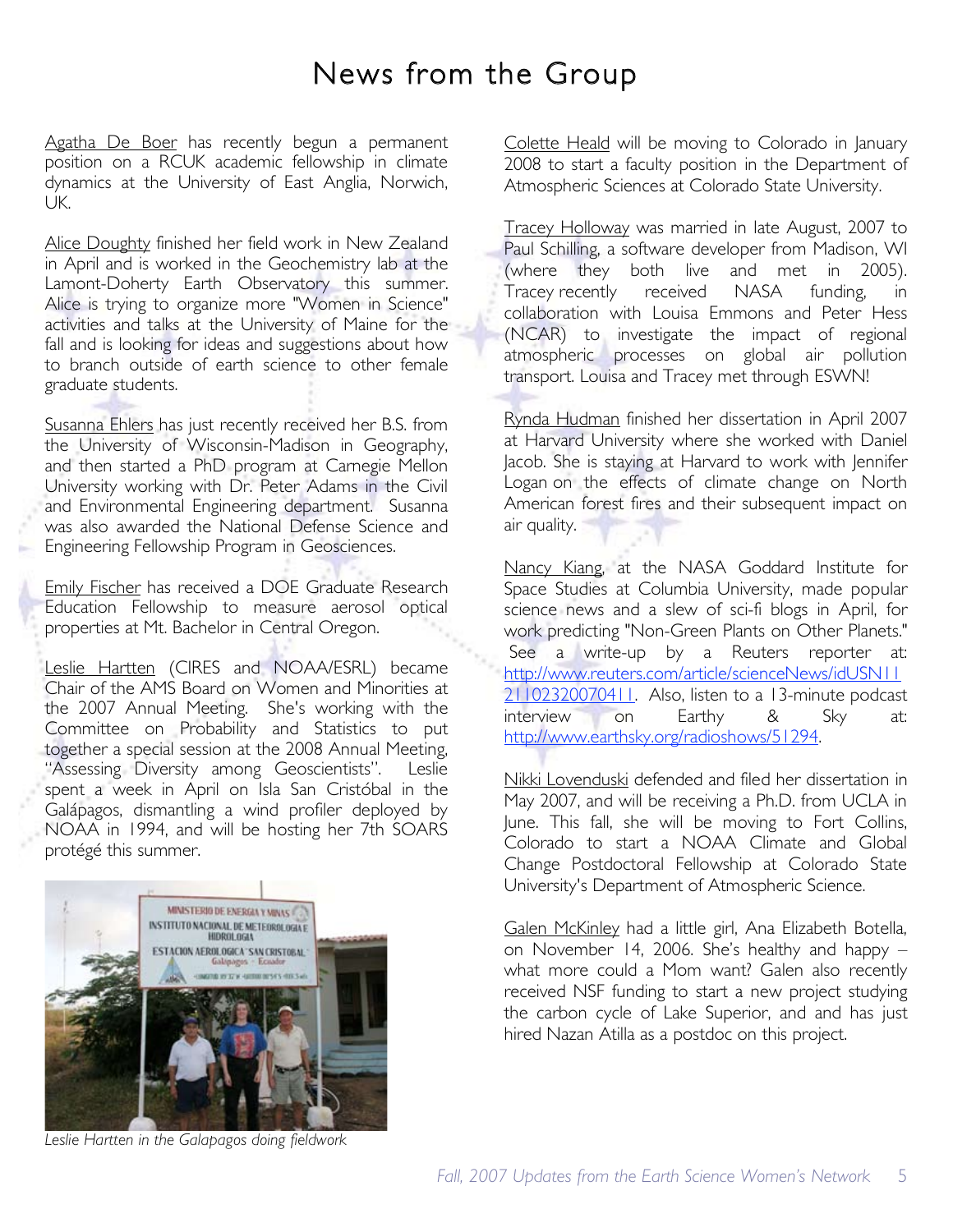

*Galen McKinley with daughter, Ana Elizabeth Botella*

V. Faye McNeill started a tenure-track Assistant Professor position in the Department of Chemical Engineering at Columbia University in July 2007. Her research is focused on the atmospheric chemistry of environmental interfaces. She was married on June 16, 2007 to Sid Sen. Sid is a software developer at Microsoft who will join the PhD program in Computer Science at Princeton this Fall. They met as members of a Latin Dance performing group at MIT.

Sonia Seneviratne has been appointed as assistant professor (tenure-track) for land-climate interactions at ETH Zurich. She is seeking to hire a postdoc with scientific background in micrometeorology, hydrology and possibly plant physiology.

Alex Thompson recently left her job as an atmospheric chemist with the British Antarctic Survey to become Associate Editor at the new Nature journal Geoscience (launching in January 2008). Part of Alex's job is making sure that the most exciting and relevant science gets published in Nature Geoscience, so don't be shy about saying hi and sharing your research with her.

Eleanor Williams is a graduate student at University of Washington currently preparing for her general exam. She's been learning to pilot Seagliders, a long-range profiling AUV. She recently received a UW Huckabay Teaching Fellowship to create and teach a course next year on Scientific Figure Design. In September 2006, she gave birth naturally to a healthy baby girl, Emese, and survived re-entry to research and sleepless nights- more difficult than labor!

Paquita Zuidema recently received word that a NOAA proposal will be funded. She is looking for a graduate student for this one, should a newsletter reader be interested. Its title is: "Evaporation and Microphysical Structure within the North American Monsoon and the Eastern Pacific".

## Publications – We've been very productive!

(These are just the smattering of papers that we know about – keep us posted with your latest publications and successful *proposals. We'd love to share your good news! Please pardon the mismatched citation styles…)*

De Boer, A. M. and H. L. Johnson, *Inferring the zonal distribution of measured changes in the meridional overturning circulation*, Ocean Science, 3, 55-57, 2007.

De Boer, A. M., D. M. Sigman, J. R. Toggweiler and J.L. Russell, *The effect of global ocean temperature change on deep ocean ventilation*, Paleoceanography, 22, PA2210, doi:10.1029/2005PA001242, 2007.

Capone, D.G., and A.N. Knapp, *A marine nitrogen cycle fix?*, Nature, 445, 159-160, 2007.

Fischer, E.V., L. D. Ziemba, R. W. Talbot, J. E. Dibb, R. J. Griffin, L. Husain, and A. N. Grant, *Aerosol major ion record at Mount Washington*, J. Geophys. Res., 112, D02303, doi:10.1029/2006JD007253, 2007.

Genkova, I., G. Seiz, P. Zuidema, G. Zhao, and L. Di Girolamo, *Cloud Top Height Comparisons from ASTER, MISR, and MODIS for Trade Wind Cumuli*, Rem. Sens. Env., 107, pp. 211-222, 2007.

Heald, C.L., et al., *Concentrations and sources of organic carbon aerosol in the free troposphere over North America*, J. Geophys. Res., 111, D23S47, doi:10.1029/2006JD007705, 2006.